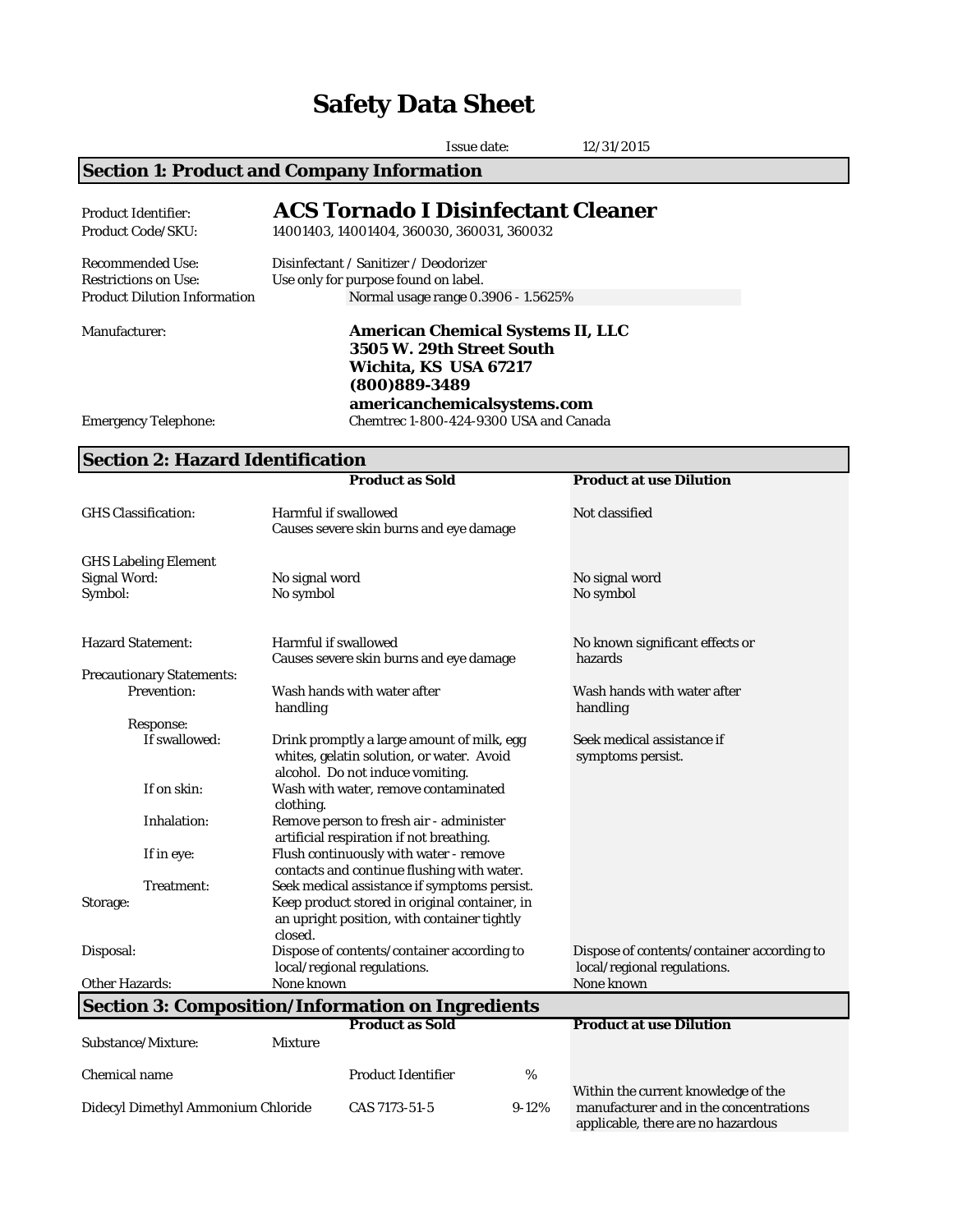There are no additional ingredients present which, within the current ingredients that would require reporting. knowledge of the manufacturer and in the concentrations applicable, are classified as hazardous to health or to the environment and hence require reporting in this section. Concentrations are given in a range as a claim for a trade secret is being made.

#### **Section 4: First Aid Measures**

| <b>Section 4. FIFSt Alu Measules</b>                          |                                                                                                                                                                                                                    |                                                                                                                |
|---------------------------------------------------------------|--------------------------------------------------------------------------------------------------------------------------------------------------------------------------------------------------------------------|----------------------------------------------------------------------------------------------------------------|
| <b>First Aid Measures:</b>                                    | <b>Product as Sold</b>                                                                                                                                                                                             | <b>Product at use Dilution</b>                                                                                 |
| General:                                                      | Never give anything by mouth to an<br>unconscious person. If you feel unwell, then<br>seek medical assistance.                                                                                                     | Never give anything by mouth to an<br>unconscious person. If you feel unwell,<br>then seek medical assistance. |
| If swallowed:                                                 | Sip water if able to swallow. Do not induce<br>vomiting unless directed by poison control or<br>doctor. Do not give anything by mouth to an<br>unconscious person.                                                 | Seek medical assistance if symptoms persist.                                                                   |
| If on skin:                                                   | Wash with water, remove contaminated<br>clothing.                                                                                                                                                                  | No known effect after skin contact. Rinse<br>w/ water.                                                         |
| Inhalation:                                                   | Remove person to fresh air - administer<br>artificial respiration if not breathing.                                                                                                                                | No specific measures required.                                                                                 |
| If in eye:                                                    | Flush continuously with water - remove<br>contacts and continue flushing with water.                                                                                                                               | No know effect with eye contact. Flush with<br>water.                                                          |
| Treatment:                                                    | Seek medical assistance if symptoms persist.                                                                                                                                                                       |                                                                                                                |
| <b>Important Symptoms and Effects, both Acute and Delayed</b> |                                                                                                                                                                                                                    |                                                                                                                |
| Symptoms/Injuries:                                            | Effects of exposure may be delayed.                                                                                                                                                                                |                                                                                                                |
| If swallowed:                                                 | Sip water if able to swallow. Do not induce                                                                                                                                                                        |                                                                                                                |
|                                                               | vomiting unless directed by poison control or<br>doctor. Do not give anything by mouth to an<br>unconscious person.                                                                                                | Seek medical assistance if symptoms persist.                                                                   |
| If on skin:                                                   | No known effects. Rinse with water.                                                                                                                                                                                |                                                                                                                |
| Inhalation:                                                   | No special measures required. Treat<br>symptomatically.                                                                                                                                                            |                                                                                                                |
| If in eye:                                                    | Rinse with water. Remove contacts. Continue<br>rinsing.                                                                                                                                                            |                                                                                                                |
| <b>Recommendation:</b>                                        | Seek medical assistance if symptoms persist<br>or concerns are present.                                                                                                                                            | Seek medical assistance if symptoms persist<br>or concerns are present.                                        |
| <b>First Aid Providers</b>                                    | All first aid providers should receive proper training before performing any first aid act<br>that would involve personal risk. Wash contaminated clothing with water thoroughly<br>before removal or wear gloves. |                                                                                                                |

#### **Section 5: Firefighting Measures**

| No special media necessary. Use extinguishing media appropriate for surrounding fire.   |  |  |
|-----------------------------------------------------------------------------------------|--|--|
| Product is non flammable and is not explosive.                                          |  |  |
| Exercise caution when fighting any chemical fire. Use a water spray to cool containers. |  |  |
| Do not enter fire area without proper protective equipment, including respiratory       |  |  |
| protection.                                                                             |  |  |
|                                                                                         |  |  |

### **Section 6: Accidental Release Measures**

| <b>Personal Precautions:</b>           | Initiate company's spill procedures. Do not walk through or touch spilled product. Do not  |  |  |
|----------------------------------------|--------------------------------------------------------------------------------------------|--|--|
|                                        | get on skin, in eyes, or on clothing. Put on appropriate personal protection equipment.    |  |  |
| <b>Environmental Precautions:</b>      | Avoid runoff into public waterways, sewers, or onto soil.                                  |  |  |
| <b>Methods for Clean Up:</b>           | Follow company's spill procedures. Put on appropriate protective clothing. Neutralize/     |  |  |
|                                        | absorb spilled product with inert material. Dispose of inert material by placing in        |  |  |
|                                        | suitable container. Dispose of waste safely. Rinse with water for a final clean up.        |  |  |
| <b>Section 7: Handling and Storage</b> |                                                                                            |  |  |
| <b>Precautions for Safe</b>            |                                                                                            |  |  |
| Handling:                              | Do not get on skin, in eyes, or on clothing. Do not breathe vapor or mist. Do not handle   |  |  |
|                                        | until all safety procedures have been read and understood. Wash hands and other            |  |  |
|                                        | exposed areas with soap and water after handling.                                          |  |  |
| <b>Conditions for Safe Storage:</b>    | Keep product in original container, in an upright position, with container tightly closed. |  |  |
|                                        | Keep out of reach of children.                                                             |  |  |
|                                        |                                                                                            |  |  |

#### **Section 8: Exposure Controls/Personal Protection**

Control parameters:

| <b>Ingredient Name</b>             | <b>Exposure Limits</b> |                                |
|------------------------------------|------------------------|--------------------------------|
| Didecyl Dimethyl Ammonium Chloride | CAS 7173-51-5          | Acute Oral LD50: $450 / mg/kg$ |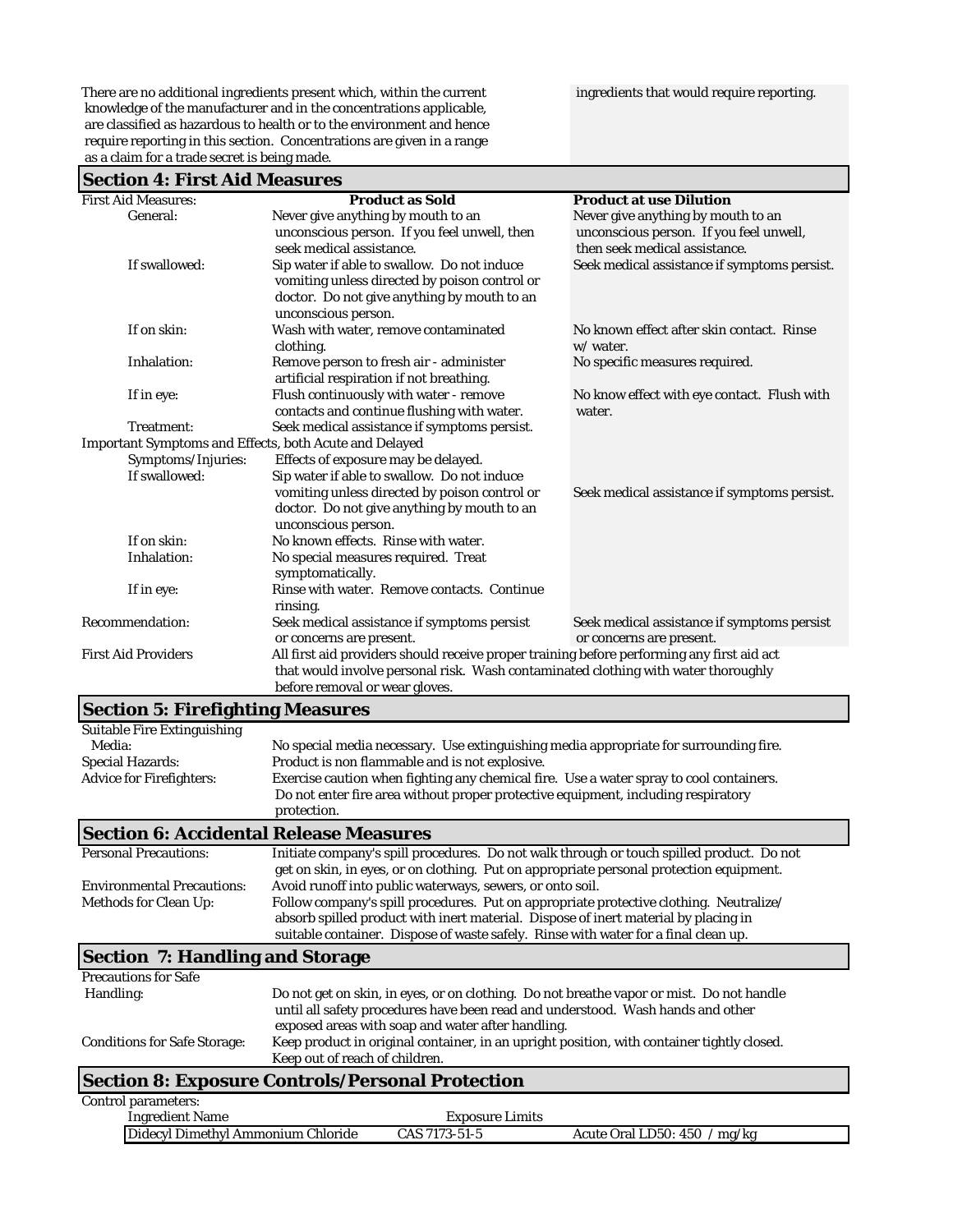|                              | <b>Product as Sold</b>                                                                   | <b>Product at use Dilution</b>          |
|------------------------------|------------------------------------------------------------------------------------------|-----------------------------------------|
| <b>Engineering Controls:</b> | Use adequate ventilation. Keep vapor/fumes                                               | Normal ventilation should be adequate   |
|                              | below statutory limits. Provide availability                                             | to control vapor/fumes.                 |
|                              | to water to flush skin or eyes in case of                                                |                                         |
|                              | exposure.                                                                                |                                         |
| <b>Personal Protection:</b>  |                                                                                          |                                         |
| Hand protection:             | Wear gloves when handling concentrate                                                    | None needed under normal use conditions |
| Eye protection:              | Wear safety glasses when handling concentrate                                            | None needed under normal use conditions |
| Skin protection:             | Wear gloves when handling concentrate                                                    | None needed under normal use conditions |
|                              | Respiratory protection: None needed under normal use conditions                          | None needed under normal use conditions |
| General:                     | Wash hands, face, and arms after handling chemical products and before eating, drinking, |                                         |
|                              | or using restroom. Wash contaminated clothing before wearing again.                      |                                         |

# **Section 9: Physical and Chemical Properties**

| $\boldsymbol{\omega}$             |                        |                                |
|-----------------------------------|------------------------|--------------------------------|
|                                   | <b>Product as Sold</b> | <b>Product at use Dilution</b> |
| <b>Physical state:</b>            | Liquid                 | Liquid                         |
| Color:                            | Green                  | Light green                    |
| Odor:                             | Chemical               | Chemical                       |
| pH:                               | $11 - 13$              |                                |
| <b>Evaporation rate:</b>          | No data available      |                                |
| <b>Melting point:</b>             | No data available      |                                |
| <b>Freezing point:</b>            | No data available      |                                |
| <b>Boiling point:</b>             | No data available      |                                |
| Flash point:                      | No data available      |                                |
| <b>Explosion limits:</b>          | No data available      |                                |
| Flammability (solid/gas):         | No data available      |                                |
| Vapor pressure:                   | No data available      |                                |
| Vapor density:                    | No data available      |                                |
| <b>Relative density:</b>          | $>1$ (water=1)         |                                |
| Solubility:                       | Complete               |                                |
| <b>Decomposition temperature:</b> | No data available      |                                |

# **Section 10: Stability and Reactivity**

| <b>Reactivity:</b>             | <b>Product is not reactive</b>                                              |
|--------------------------------|-----------------------------------------------------------------------------|
| <b>Chemical stability:</b>     | Stable.                                                                     |
| <b>Hazardous Reactions:</b>    | Hazardous polymerization will not occur under normal use conditions.        |
| <b>Conditions to Avoid:</b>    | Direct sunlight. Extreme temperatures.                                      |
| <b>Incompatible Materials:</b> | Strong oxidizers.                                                           |
| <b>Hazardous Decomposition</b> | Carbon dioxide, carbon monoxide, ammonia, nitrous oxides, hydrogen chloride |
| <b>Products:</b>               | not occur.                                                                  |
|                                |                                                                             |

# **Section 11: Toxicological Information**

| <b>Routes of Exposure:</b>        |                                            | Ingestion. Skin contact. Inhalation. Eye contact.                         |                                            |
|-----------------------------------|--------------------------------------------|---------------------------------------------------------------------------|--------------------------------------------|
|                                   |                                            | <b>Product as Sold</b>                                                    | <b>Product at use Dilution</b>             |
| Symptoms:                         | Ingestion:                                 | Ingestion may be harmful.                                                 | No specific data                           |
|                                   | <b>Skin Contact:</b>                       | Adverse effects: irritation, redness                                      | No specific data                           |
|                                   | Inhalation:                                | Adverse effects: cough, respiratory irritation                            | No specific data                           |
|                                   | <b>Eye Contact:</b>                        | Adverse effects: redness, watering, irritation                            | No specific data                           |
| <b>Acute Toxicity: Ingestion:</b> |                                            | Ingestion my be harmful                                                   | No known effects or critical hazards       |
|                                   | <b>Skin Contact:</b>                       | No known effects or critical hazards                                      | No known effects or critical hazards       |
|                                   | Inhalation:                                | No known effects or critical hazards                                      | No known effects or critical hazards       |
|                                   | <b>Eye Contact:</b>                        | No known effects or critical hazards                                      | No known effects or critical hazards       |
|                                   |                                            | <b>Toxicity Data: Didecyl Dimethyl Ammonium Chloride</b><br>CAS 7173-51-5 | Acute Oral LD50: 450 / mg/kg               |
| Carcinogenicity:                  |                                            | No known effects or critical hazards                                      |                                            |
| Reproductivity:                   |                                            | No known effects or critical hazards                                      |                                            |
|                                   |                                            | <b>Section 12: Ecological Information</b>                                 |                                            |
| Toxicity:                         |                                            |                                                                           | <b>Exposure</b><br><b>Species</b>          |
|                                   | Persistence and degradability:             | Not established                                                           |                                            |
| <b>Bioaccumulative potential:</b> |                                            | Not established                                                           |                                            |
| <b>Mobility in Soil:</b>          |                                            | Not established                                                           |                                            |
| Other adverse effects:            |                                            | None noted                                                                |                                            |
|                                   | <b>Section 13: Disposal Considerations</b> |                                                                           |                                            |
|                                   |                                            | <b>Product as Sold</b>                                                    | <b>Product at use Dilution</b>             |
| Disposal methods:                 |                                            | Dispose of waste in accordance with local,                                | Diluted product may be drained to sanitary |
|                                   |                                            | regional, and national regulations                                        | sewer. Discard empty container into trash. |
|                                   |                                            |                                                                           |                                            |